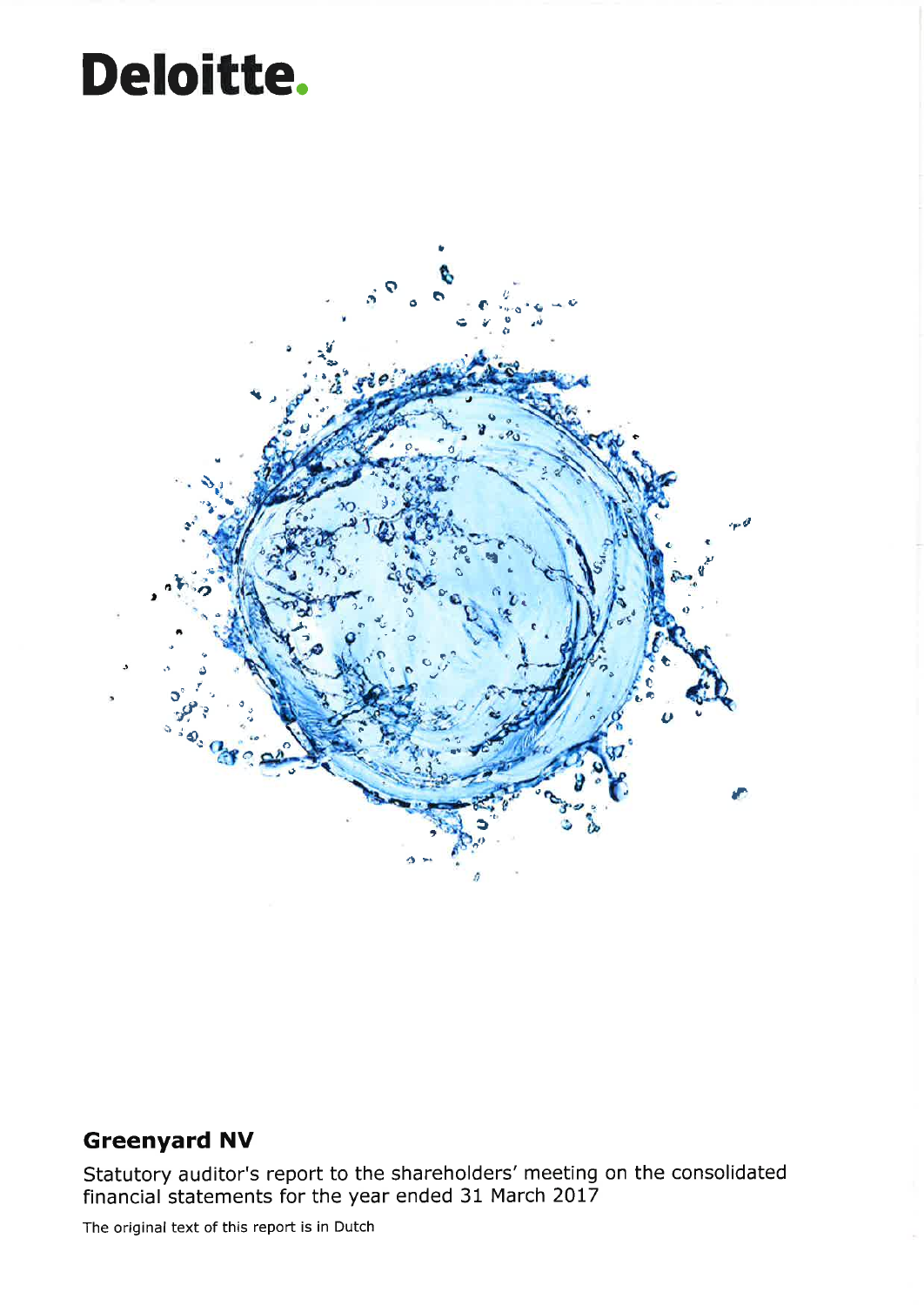# Deloittê.

### Statutory auditor's report to the shareholders' meeting of Greenyard NV on the consolidated financial statements for the year ended 31 March 20L7

As required by law, we report to you in the context of our appointment as the company's statutory auditor. This report includes our report on the consolidated financial statements together with our report on other legal and regulatory requirements. These consolidated financial statements comprise the consolidated statement of financial position as at 31 March 2017, the consolidated income statement, the consolidated statement of comprehensive income, the consolidated statement of changes in equity and the consolidated statement of cash flows for the year then ended, as well as the summary of significant accounting policies and other explanatory notes.

#### Report on the consolidated financial statements - Unqualified opinion

We have audited the consolidated financial statements of Greenyard NV ("the company") and its subsidiaries (jointly "the group"), prepared in accordance with International Financial Reporting Standards as adopted by the European Union and with the legal and regulatory requirements applicable in Belgium. The consolidated statement of financial position shows total assets of 1 990 673 (000) EUR and the consolidated income statement shows a consolidated profit (group share) for the year then ended of 885 (000) EUR.

#### Board of directors' responsibility for the preparation of the consolidated financial statements

The board of directors is responsible for the preparation and fair presentation of consolidated financial statements in accordance with International Financial Reporting Standards (IFRS) as adopted by the European Union and with the legal and regulatory requirements applicable in Belgium, and for such internal control as the board of directors determines is necessary to enable the preparation of consolidated financial statements that are free from material misstatement, whether due to fraud or error.

#### Statutory auditor's responsibility

Our responsibility is to express an opinion on these consolidated financial statements based on our audit. We conducted our audit in accordance with International Standards on Auditing (ISA) as adopted in Belgium. Those standards require that we comply with ethical requirements and plan and perform the audit to obtain reasonable assurance about whether the consolidated financial statements are free from material misstatement.

An audit involves performing procedures to obtain audit evidence about the amounts and disclosures in the consolidated financial statements. The procedures selected depend on the statutory auditor's judgment, including the assessment of the risks of material misstatement of the consolidated financial statements, whether due to fraud or error. In making those risk assessments, the statutory auditor considers internal control relevant to the group's preparation and fair presentation of consolidated financial statements in order to design audit procedures that are appropriate in the circumstances, but not for the purpose of expressing an opinion on the effectiveness of the group's internal control. An audit also includes evaluating the appropriateness of accounting policies used and the reasonableness of accounting estimates made by the board of directors, as well as evaluating the overall presentation of the consolidated financial statements. We have obtained from the group's officials and the board of directors the explanations and information necessary for performing our audit,

We believe that the audit evidence we have obtained is sufficient and appropriate to provide a basis for our opinion.

Delo¡tte Bedrijfsrevisoren / Reviseurs d'Entreprises Burgerlijke vennootschap onder de vorm van een coöperatieve vennootschap met beperkte aansprakelijkheid / Société civile sous forme d'une société coopérative à responsabilité limitée Registered Office: Gateway building, Luchthaven Nationaal 1 J, B-1930 Zaventem VAT BE 0429.053.863 - RPR Brussel/RPM Bruxelles - IBAN BE 17 23OO 0465 6L2l - BIC GEBABEBB